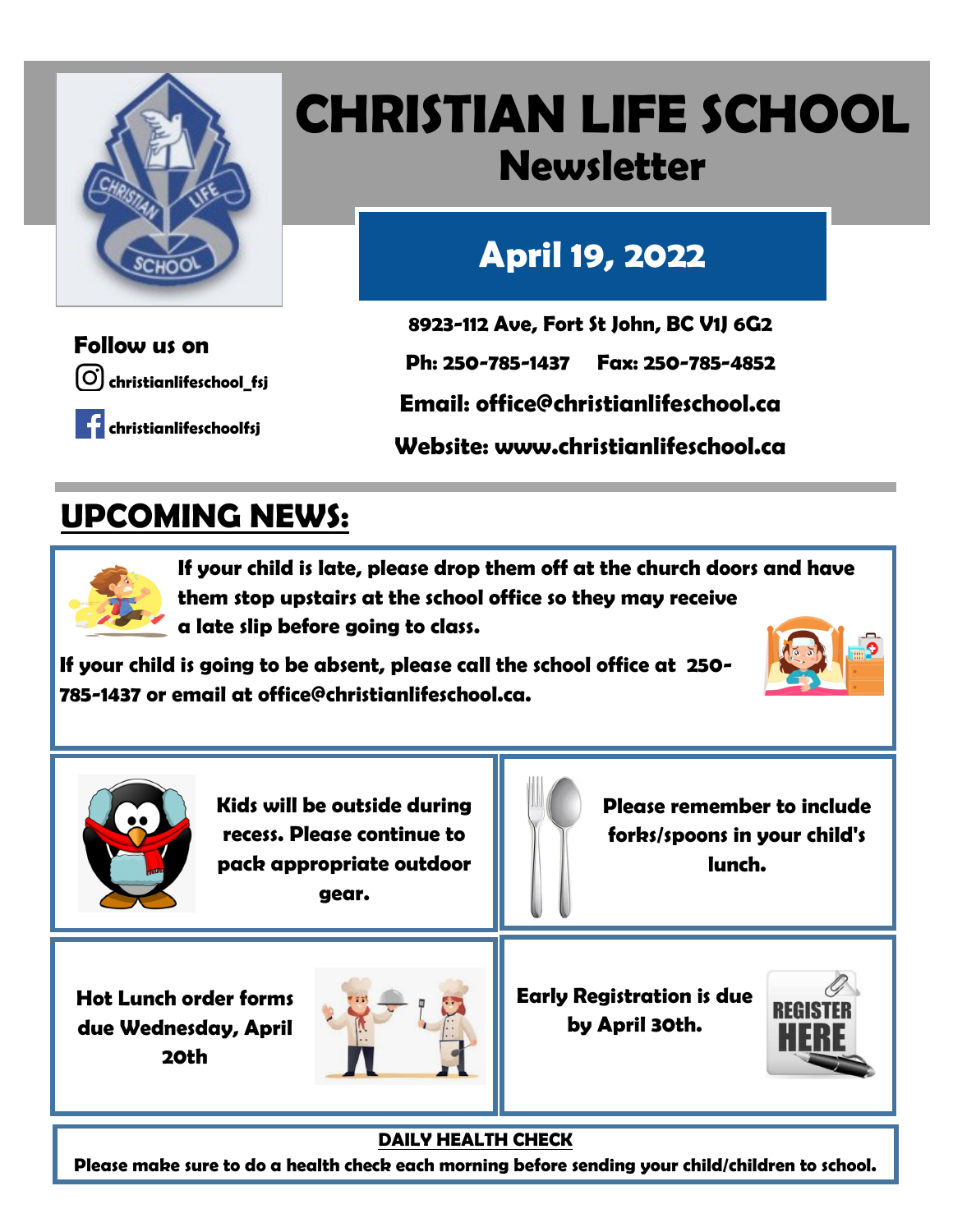#### **KINDERGARTEN - Mrs. Amendt**

- **1. We are learning all about the letter Z this week. We have made it the whole way through the alphabet! Please continue to review letter names and sounds at home with your kids and practice blending sounds together to make words.**
- **2. Our verse for this week is Psalm 23:1 The Lord is my shepherd, I shall not be in want.**
- **3. We will be doing show and tell next Wednesday. I will send another reminder in next week's newsletter.**



#### **GRADE 1 - Ms. Riediger**

- **1. Bible Memory: John 15:5 is due on Thursday April 21: I am the vine; you are the branches. If a man remains in me and I in him, he will bear much fruit, apart from me you can do nothing.**
- **2. Spelling: Spelling will be the short vowel pattern this week. There will be a few "oddball" words. These are words that do not follow the short vowel pattern. The words are on a purple paper and the spelling test will be Friday April 22.**
- **3. Sight words: The sight words for this week will be tested on Friday April 22. We are on unit 3 on the First Grade list: take, know, by, just**

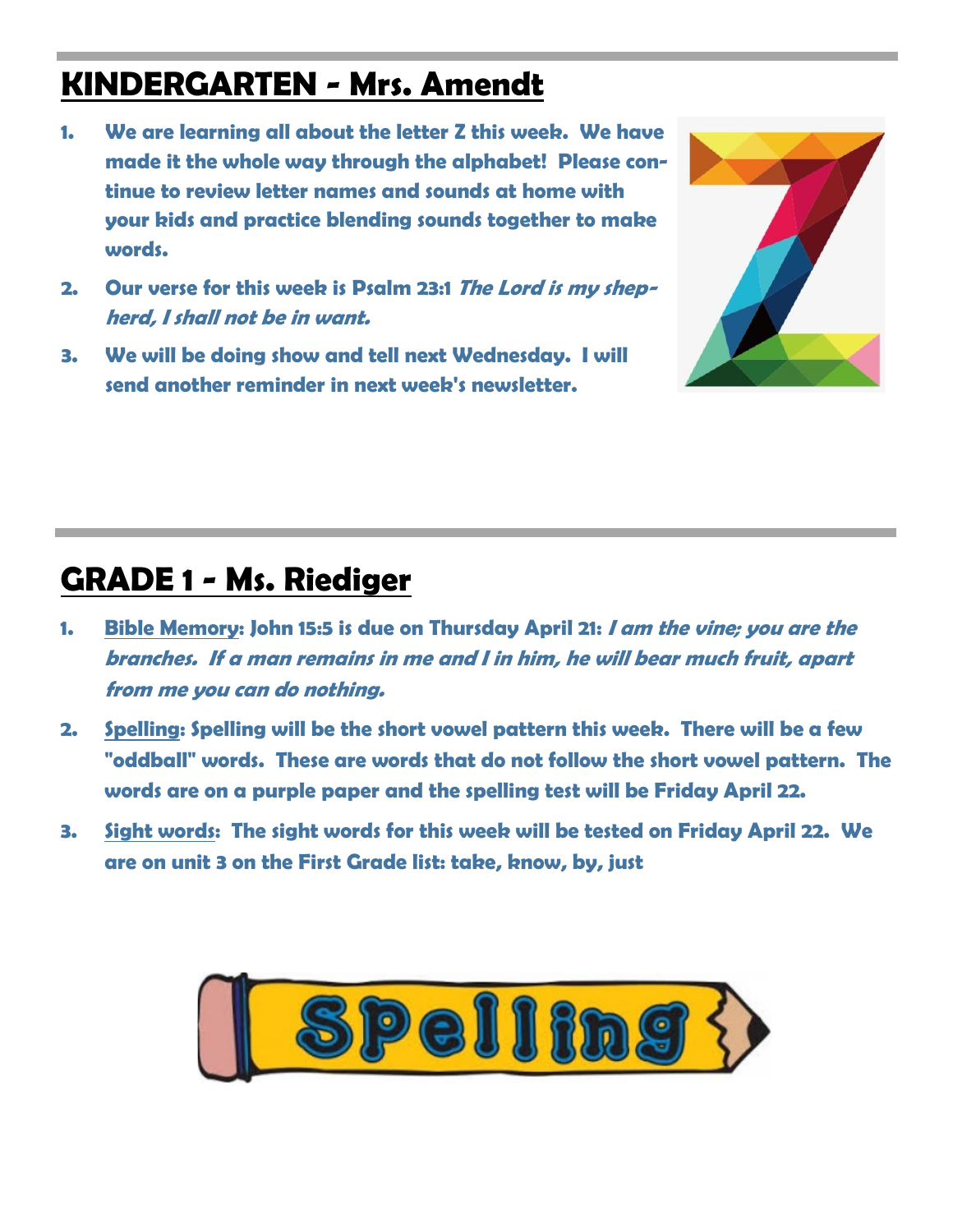#### **GRADE 2 - Mrs. Rempel**

- **1. Memory Verse: 2 Timothy 1:7 For the Spirit God gave us does not make us timid, but gives us power, love and self-discipline.**
- **2. No Spelling test this week, we are doing review activities in class every day.**
- **3. Song of the week--Glory to God--as we reflect on the miracle of the resurrection we want to give Glory to God.**
- **4. Science--this week we are working on reports on the life cycles of frogs and ladybugs.**



#### **GRADE 3/4 - Ms. Lawson**



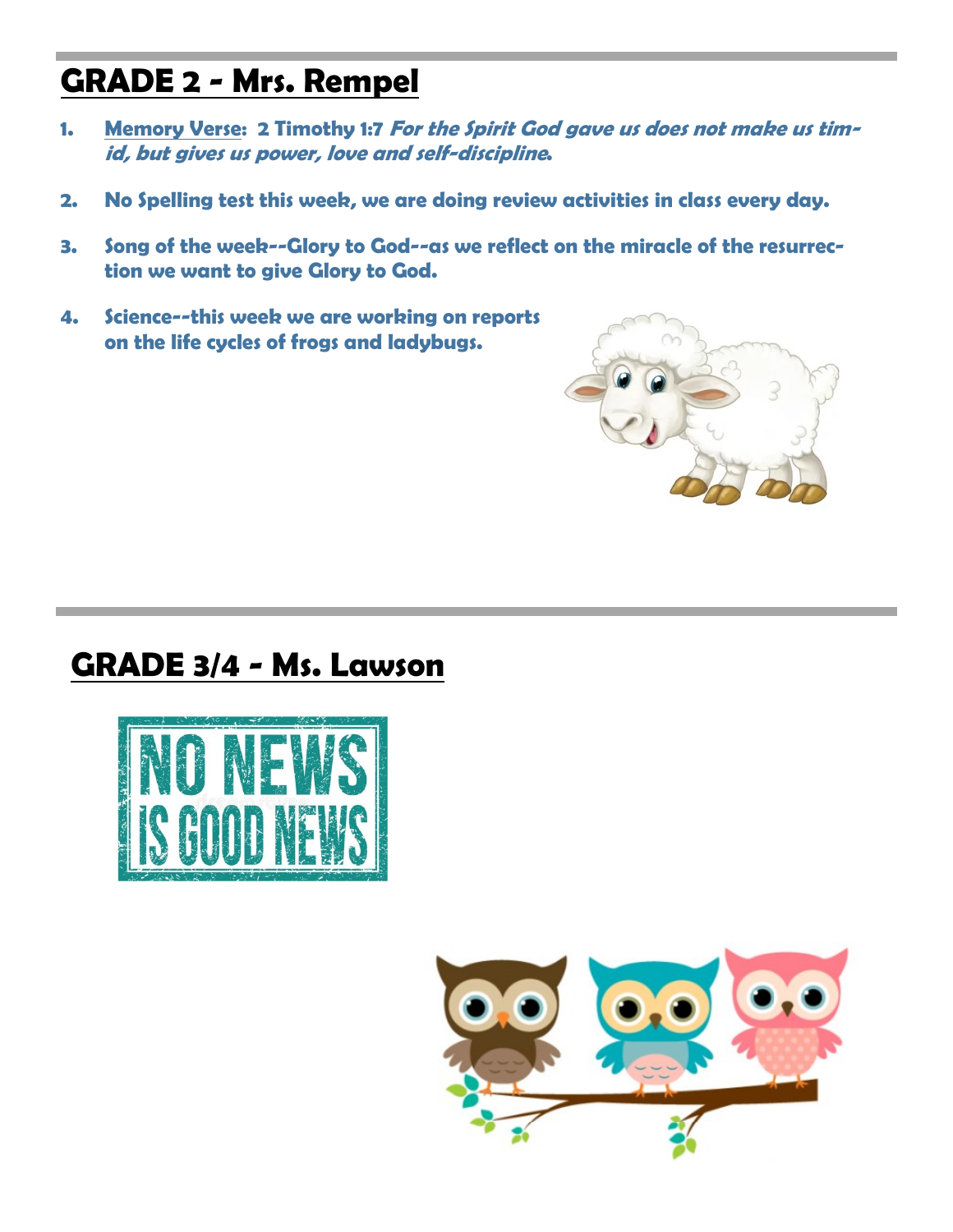#### **GRADE 4/5 - Mrs. Baker-Watson**

- **1. No spelling this week.**
- **2. Bible memory due Friday. John 5:24 Very truly I tell you, whoever hears my word and believes him who sent me has eternal life and will not be judged but has crossed over from death to life.**
- **3. Students are reminded to take in all outstanding Library books.**
- **4. Students should continue to read for 15 minutes each evening and sign the reading log if they want to collect the rewards.**

#### **GRADE 6 - Mrs. Hallarda**



#### **FRENCH - Mrs. Moore**

- **1. Looking to get a special French request - I need 1 large appliance box. Like a washing machine or fridge size. Basically intact in that can be used for creating house prop for French. Big enough to cut a door in and kids to go in/out. If they confirm with the office first so I don't get more than one, but one would be very helpful.**
- **2. And homework - rehearse the play with the actors on the Portal 3x - each time focusing on being a different actor/character.**